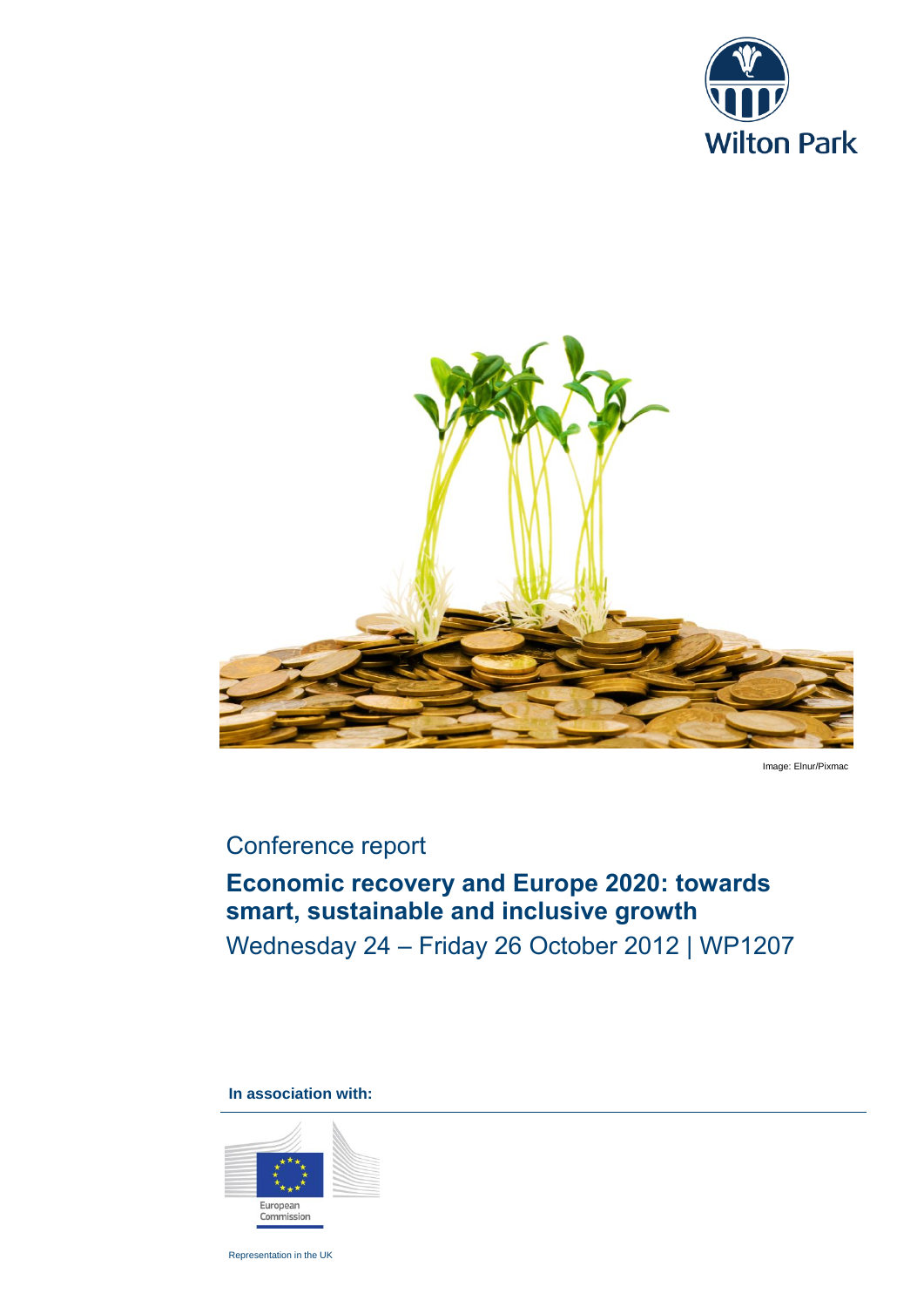

### Conference report

## **Economic recovery and Europe 2020: towards smart, sustainable and inclusive growth**

Wednesday 24 – Friday 26 October 2012 | WP1207

### **Key points**

- Europe 2020 is a strategy for long-term growth, as opposed to a rapid response to the economic crisis. Its goals (competitive economy, smart, sustainable and inclusive growth) date back to the Lisbon Treaty agreed by member states in 2007 which came into force in 2009.
- The delivery mechanism is new however. It includes specific recommendations for each country and a yearly cycle of economic policy coordination called the European Semester whereby the European Commission undertakes a detailed analysis of EU member states' programmes of economic and structural reforms and provides them with recommendations for the next 12-18 months.
- The strategy puts competitiveness and growth at the top of the agenda and addresses structural weaknesses, for example deficiencies in labour markets and the need to complete the single market.
- A drawback, however, is that it can be seen as 'a single prescription' for very different patients with very different diseases.
- And the country specific recommendations are neither sufficiently individualised to address this issue nor binding. This means that they can be ignored as were past recommendations urging countries to carry out economic reforms. Treaty change would be necessary to make them binding, and this would be resisted by governments.
- Accumulation of know-how in the EU is very uneven as evidenced by the huge difference in member states' applications to the EU Patent Office. These differences have a significant impact on Europe's ability to compete in a global economy.
- Germany's approach to these issues of competitiveness reflects lessons learnt from German re-unification when considerable resources were devoted to developing existing industries in the East with limited success. In a similar way, the economies of certain EU countries' can be seen to lack the essential core structures for growth.
- Structural reforms need to reflect the particular conditions of each member state with specific solutions for each one.
- There is a real problem in identifying sources of investment to stimulate growth. The role of the European Investment Bank is crucial as is pressing ahead to create a genuine single market in areas that are key for development. Greece will struggle to attract investment until it is perceived to have solved its institutional and structural problems.
- Despite a trend towards convergence of European economies over the past 50 years, the economic crisis is widening the wealth gap between countries.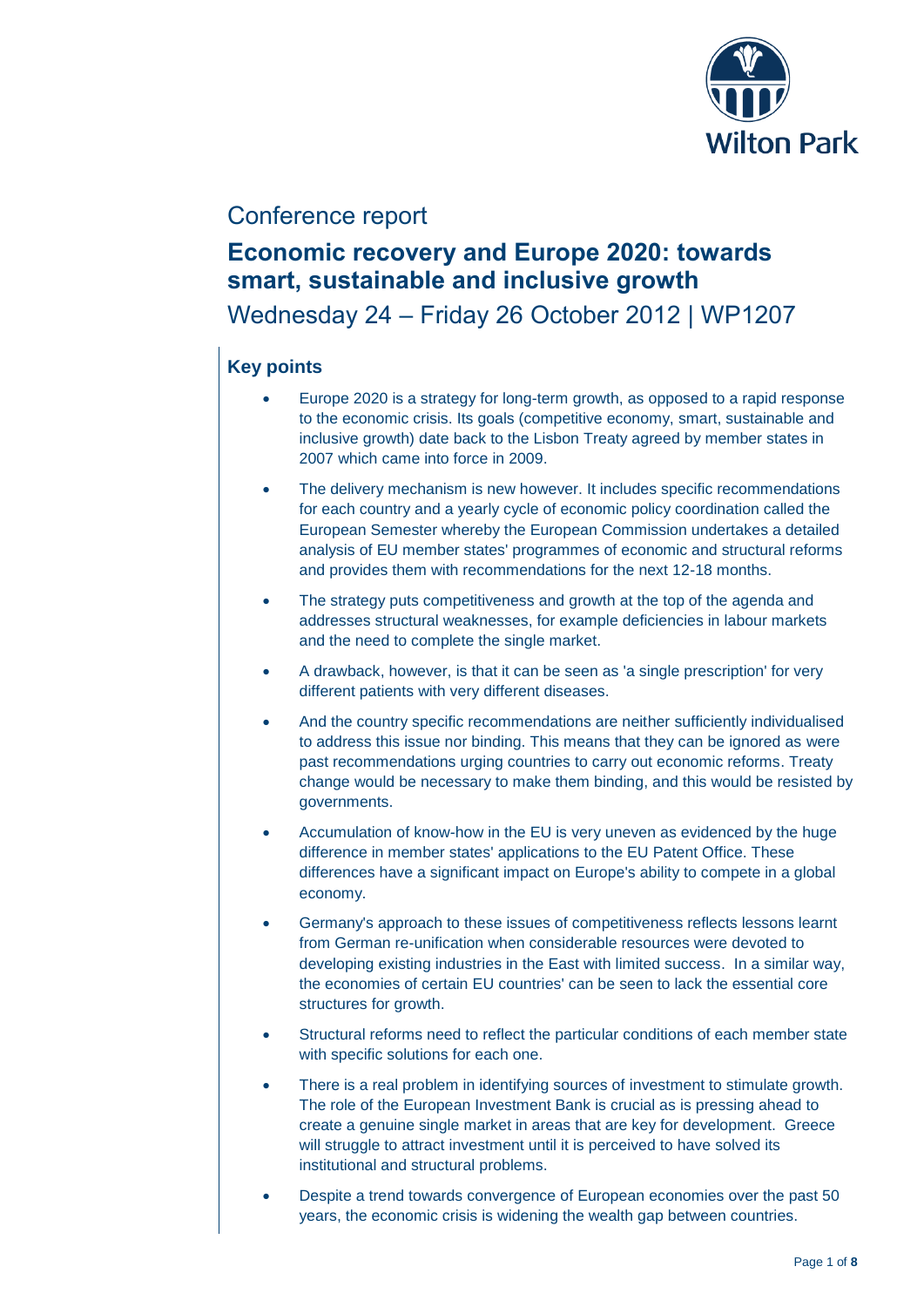Austerity measures have led to drops in wages of up to 30% in some countries. It can be argued that the single market is making the strong stronger and the weak weaker.

- There are some encouraging signs however. Ireland is seen as a periphery country which is succeeding in implementing structural reforms to redress economic imbalance of the past. Austerity measures have been introduced without the violent response triggered in other countries such as Greece and Spain.
- Spain may have a very high unemployment rate but it also is a world leader in some sectors such as fashion retail.
- Working on the premise of never wasting a good crisis, the current situation provides an opportunity to question economic development models based on constant GDP growth as the overriding measure of success. The rise of indices to measure "happiness", such as the OECD's better life index, and the interest shown in these by political leaders, suggest that a more holistic view needs to be taken of the factors that contribute to well-being in societies.
- And more should be done to promote the exchange of best practices between member states with regard to issues such as improving banking systems and creating other conditions necessary for sustainable growth. Germany's system of vocational education, which links skill to employers' needs and of labour market organisation where there is a genuine 'on-going conversation' between worker representatives on boards and management is attracting great interest from other countries.

#### **Europe in the world economy**

- 1. For many years, the European Union has fostered economic integration among member states and been a successful 'convergence machine'. But the economic crisis has shown up the real disparities between economies. Many enterprises in Southern Europe are small-scale and not suited to operating in the global economy. Much needed structural reforms have been delayed widening a gap between northern and southern Europe; the core and the periphery.
- 2. The need for these long-advocated structural reforms has now been widely accepted, particularly in Southern Europe with politicians showing greater willingness to push them through and create a climate that is more business and investment-friendly.
- 3. Short to medium term priorities include reforming the labour market; corporate and regulatory structures of retail and professional services. Longer term reforms include the need to restructure institutions and contractual systems; effective development of human capital; updating infrastructure and increasing investment in R&D.
- 4. Six important factors underpin growth; political conditions, macroeconomic stability, macroeconomic conditions, human capital, technological capabilities and microeconomic environment.
- 5. The periphery countries score badly on these factors as compared to the rest of Europe creating a 'tale of two Europes'.
- 6. Europe spends more than the United States, and the rest of the developed world, on 'social protection', defined as benefits relating to sickness, disability, old age, family and children and unemployment and housing.
- 7. Education and health spending are not included in this definition. While some EU countries manage to afford such 'large government' by running it very efficiently, for example Sweden, others, such as Greece, cannot.
- 8. Europeans are now retiring earlier and living longer hence the increasing amount spent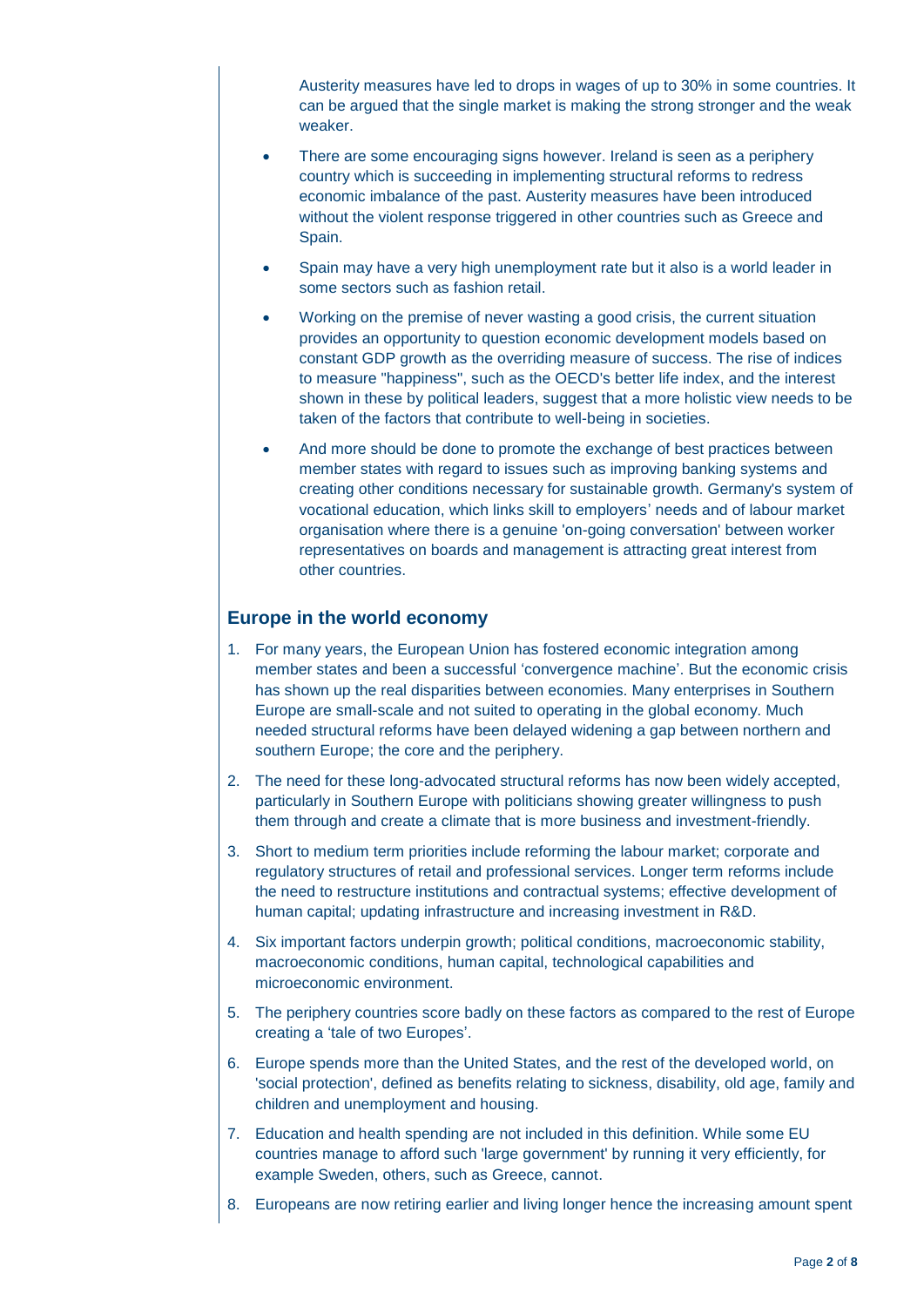on pensions. In other developed countries, by contrast, the retirement age is later.

- 9. Europe requires greater fiscal discipline and a reduction in public spending. The financial sector needs to operate in such a way that it fosters production over consumption. There is also an argument for streamlined financial regulation at the European level.
- 10. Europe is very heterogeneous both between states and within them and that poses real difficulties for economic recovery. The differences need to be recognised and addressed and a viable road map developed that can lead to a genuine economic and monetary union for those who wish to form part of it.
- 11. Real wages in Germany are now growing, after a decade post re-unification when they did not. This was necessary for Germany to regain its competitiveness. The South is now experiencing a period of adjustment, and real wages will not grow until productivity does.
- 12. The rise of China is a key factor in the development of the global economy. China is very competitive in sectors that were once a domain of Southern European countries such as textiles. Northern European countries, with a wider knowledge base and greater technological advance, are in a stronger position to withstand competition from China.
- 13. But the Chinese economy is evolving towards prioritising quality over quantity improving the 'made in China' brand to satisfy internal private consumers and thus becoming less dependent on manufacturing for export. There may, therefore, be a gradual convergence as China develops a more expensive labour market and European countries lower their labour costs.

#### **Focus on education and poverty reduction**

- 14. Successful education policy is the key to an innovative and enterprising society with coordination between education, training and workplace essential.
- 15. It is important to achieve a balance between the basic skill set the three 'rs'; reading, writing and arithmetic and those which foster creativity and innovation.
- 16. Among the most successful of Europe's education systems are those which encourage clear goal-setting and provide personalised attention from teachers to students.
- 17. The consequences of educational inequality, due to factors such as socio-economic background of students, have increased dramatically. High drop-out rates are due to education appearing irrelevant as viewed from the labour market. As one participant remarked, 'if 30% of those coming into a supermarket looked around and left without buying anything, changes would be made'.
- 18. Japan, Singapore and Finland have been successful in breaking down artificial boundaries between subjects that are taught in schools.
- 19. High performing countries prioritise quality of teachers. In Finland, every teacher does a research masters' thesis in education. So the knowledge base is built by the profession instead of being dictated by a ministry.
- 20. Providing the right skill set can begin at the initial level to develop personality traits such as how to work collaboratively. The UK is good at early years' education, and comes out very well at primary school level, but results fall back at secondary level.
- 21. In Finland, children start school at 7, and have limited hours at school and yet come out top of OECD rankings (with some Asian countries). In France, children start at 3, spend a lot of time at school and yet the country is ranked only average (15 among OECD countries).
- 22. The link between education and business needs varies a great deal. Education in the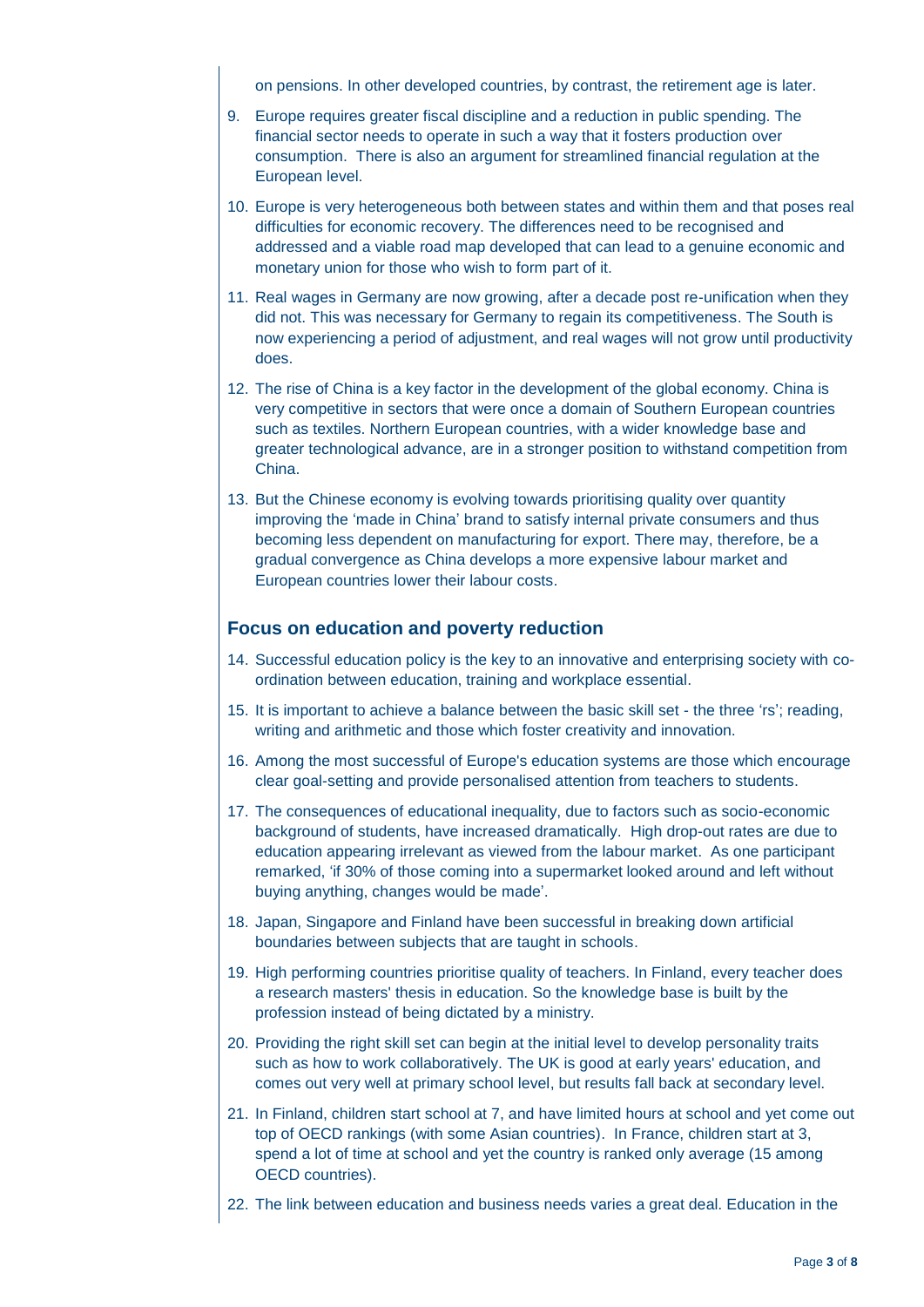Far East has excelled at focusing on business requirements. In Austria, Germany and Switzerland employers play a role in devising education policy. Their capacity to anticipate immediate skills needs means there is almost no youth unemployment in those countries. But in the UK there is little connection between school leavers' capacity and the skills needed, as repeatedly noted by the Confederation of British Industry (CBI).

- 23. South Africa is an example of a middle income country where teaching takes precedence over research which has led to a brain drain. However the emphasis in South Africa is on creating a skilled labour force and hence there are much bigger class sizes than before.
- 24. The University of Cape Town is South African's only university in the THES top 200. Is it necessary for each European country to have a university in the top 100, or could Europe be seen as a whole? In a sense Europe does have a higher education policy the Erasmus programme and the Bologna process that launched the European Higher Education Area in 2010, in which students can choose from a wide and transparent range of high quality courses and benefit from smooth recognition procedures.
- 25. The Bologna Declaration of 1999 put in motion a series of reforms needed to make European Higher Education more compatible and comparable, more competitive and more attractive for Europeans and for students and scholars from other continents. But reform is still needed if Europe is to match the best performing systems in the world.
- 26. Education may lead to poverty reduction but not necessarily to a fall in inequality. On the contrary, when human capital is raised, via education, it also increases at the middle and at the top, and this is reflected in the incomes of those groups. However, addressing literacy has huge economic returns for the individual.
- 27. There is concern that, in comparison to the past, too few students have adequate levels of maths and science - and this applies even to those entering top universities. Some education systems take great efforts to preserve self-esteem, and to 'encourage', which can hinder sheer application. Whereas in the Asian learning model, there is a very strong link between hard work and success.
- 28. In Japan, a new teacher spends 6 months in a school before they are alone with pupils. They also have a system where there are 6 -8 scientific advisors put in the class with the teacher. The teacher decides what they want to achieve, and receives guidance on how to do it. The advisers return at six-month intervals.
- 29. In the UK, students who go to the top universities are 'buying a brand', which buys them a job. They are recognised as being adaptable but below that level, what is taught at universities is not necessarily appropriate for the labour market. And the growth of internships has further increased inequality as many are poorly paid (or not paid at all) so only graduates from better off families can afford to do them.
- 30. It can be argued that universities are better when they are not free, and that students work harder when there is some 'pain' associated with their education. In the UK, it appears that student opinion has accepted the change to a fee-paying structure but the impact with regard to career choices has yet to be seen.
- 31. It is a laudable aim to increase the number of students in higher education but the priority should be to ensure development of the workforce of the future: matching training and skills to employer needs.

#### **Focus on promoting innovation, investment and job creation**

- 32. The attitude to innovation in the USA is different from that in Europe. Europe creates 'security addicts', and scientists gravitate towards the civil service, protected by a social security system. Europe is less good at transforming knowledge into innovation.
- 33. On the other hand, universities should not be forced to do applied science. They can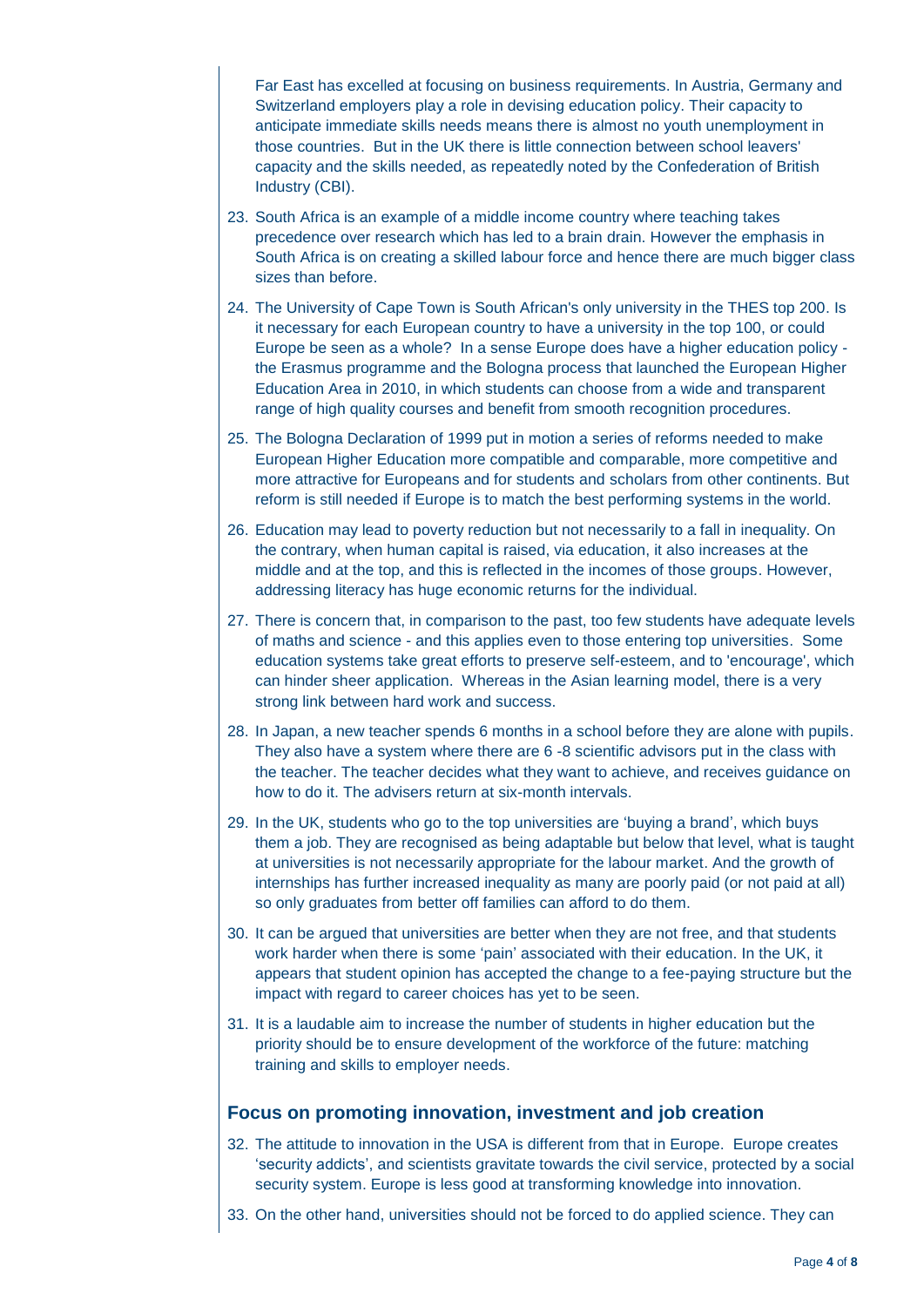play an important role in training young people for jobs in industry where they can innovate and develop their own ideas.

- 34. The European Research Council (ERC) has been very successful in creating a superlink of scientists. It has generated competition between universities, awarded 3,100 grants and 15,000 PhDs and post-doctorates and can even claim credit for a Nobel prize in physics. It has encouraged networks (at and between existing universities) as a means of fostering excellence.
- 35. The ERC encourages research from the 'bottom up' Again, the USA combines these elements successfully - it has one programme which states 'we need transformative research aiming at the next 'S curve' technology life cycle.'
- 36. Radical innovation can be contrasted to incremental innovation. Germany is good at the latter, and at linking it to commercial products. Both types are extremely important.
- 37. The role of government in research and development is difficult to get right. In the UK, considerable amounts of money have been directed towards business support with variable results. In 2005, no government money was going into innovation, but in 2007 the Technology Strategy Board was re-launched as a public body operating at arm's length from the government, and reporting to the [Department for Business, Innovation](http://en.wikipedia.org/wiki/Department_for_Business,_Innovation_and_Skills)  [and Skills,](http://en.wikipedia.org/wiki/Department_for_Business,_Innovation_and_Skills) to work with business encouraging innovation. It has a budget of £200 million and a recent track record of successful grant giving to companies such as Rolls Royce.
- 38. The expected 2% growth in Europe this year is low and will clearly have an impact on innovation, investment and jobs. Greece became uncompetitive, because instead of investing during the boom times it went on a consumer spree. And, without investment and lending, innovation and jobs decrease. In the UK employment may have risen, but the rise is mainly in short term jobs.
- 39. There is a very real problem that austerity programmes to cut public spending have also led to a reduction in the private sector. The IMF now recognises that when governments cut back on capital spending the private sector does too. Therefore a 1% cut in public spending can reduce GDP by 1.7%. Thus more innovative solutions are needed. Greece and Portugal's debts may need to be written off, before there can be growth. Investment in skills is crucial in the long term. A further problem is the (lack of) mobility of labour.
- 40. Five years after the crisis started there is disagreement about the way forward and a risk of mistakes leading to repeated recessions.
- 41. The attractive feature of 'Brand Europe' has been the combination of social and economic progress, fairness and efficiency. However Europe appears to be losing its confidence in this model. It is wrong though to consider that Europe needs to become more unequal to succeed. Research does not show either equality or inequality necessarily promotes growth, although some studies have shown a negative relationship between inequality and growth.
- 42. There are different routes to job creation. Some argue that mass labour deregulation is not necessarily the answer although some changes are needed. The OECD has investigated the idea that employment protection legislation should be designed by workers, such that they could accept lower wages if they also get longer term jobs and more training. In the UK, leading economists predicted that introducing the minimum wage in 1999 would cost 1,000,000 jobs. This did not occur, due to the rate at which it was set. Had it been set at £10 per hour, it would have had a detrimental effect on jobs.
- 43. It is also not the case that welfare benefits in the UK need to be cut. It does not disincentive employment; on the contrary studies show that unemployed people value work and do not set themselves a 'reservation wage'. There is a problem in the UK with productivity. The very high levels of self-employment are not due to a rise in entrepreneurship, which would stimulate demand. On the contrary it is those made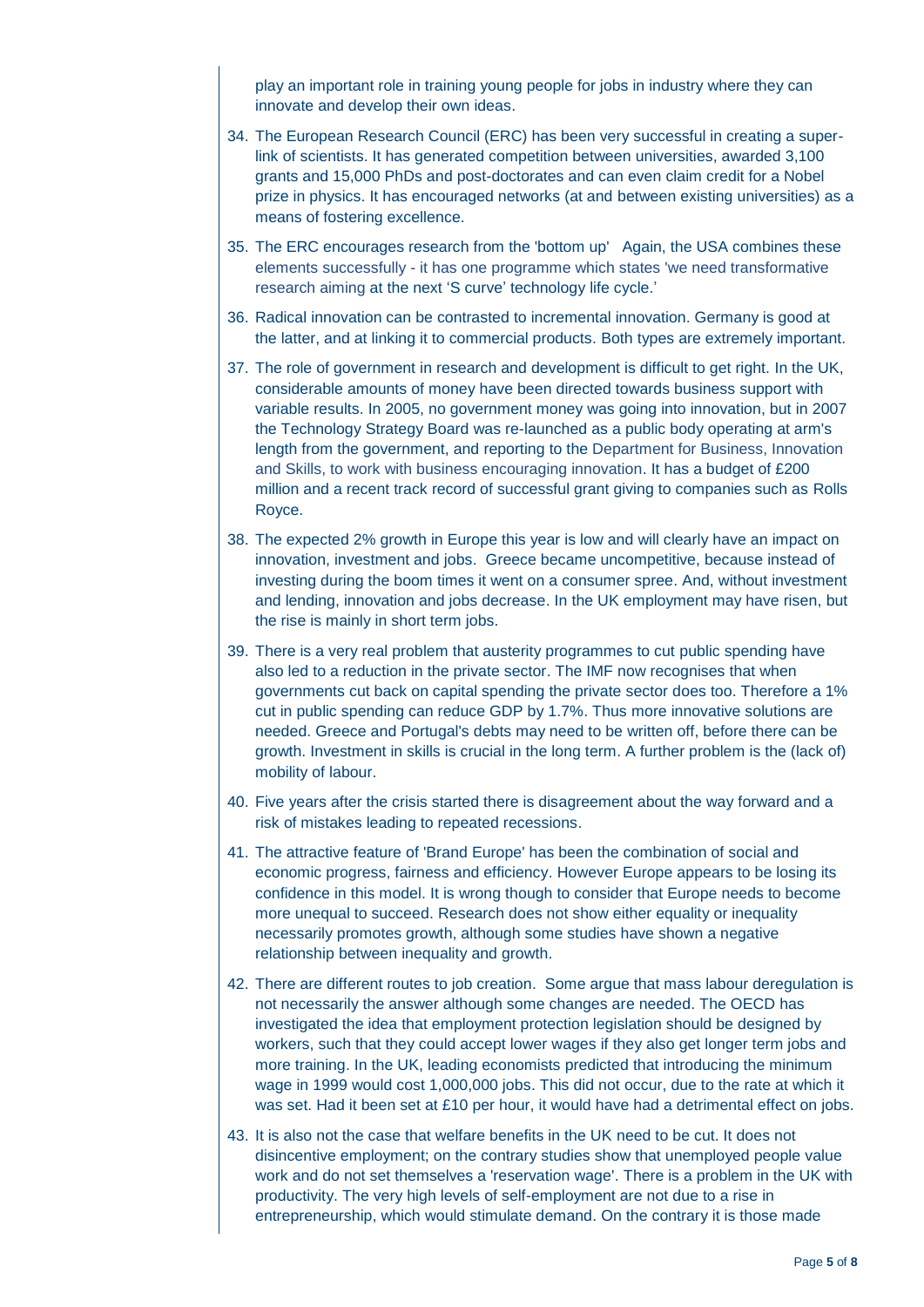redundant, on discovering the very low level of jobseeker's allowance, who then offer services such as those of a handyman or 'man with a van'.

- 44. However, it is the case that strong trade unions, whilst helping decrease inequality and poverty, can also reduce the differentials between working hard and not working hard. So there is a need to maximise their advantages and minimize their disadvantages, for example by encouraging mature trade unions, building partnerships and trust and investigating flexi-security.
- 45. Country specific recommendations emanating from Brussels are barely discussed in the UK. The UK persistently ignores very useful European policy on, for example, youth unemployment, 'NEETS' (a young person who is not in education, employment or training); the problem of too many low-skilled workers, the housing crises and finance conditions.
- 46. An agenda for job-creating growth should focus on green growth, cities, a new industrial strategy, reform of banking and revitalising social partnership. An underperforming city is a serious problem for a country. Dublin, for example, has now been transformed, and attracts young people from all over the world. Cities are also where green growth will be generated. Ireland has experience of using social partnerships, whilst being under a Troika programme. The disadvantage is that decisions cannot be made quickly, as the various partners have to be consulted. However it is noteworthy that the cuts in Ireland have been achieved without any violence on the streets.
- 47. It is unclear as to whether government spending hurts growth. It may be the case in Southern Europe, but is probably not the case in the UK.

#### **Focus on energy use, climate change and green growth**

- 48. The demand in world energy is going up, and is forecast to increase between 30-40% by 2030. This growth is from the non-OECD countries, mainly from China and India. OECD countries have already passed peak consumption. And although China and India are the big polluters now, they are less energy intensive than the 'west' was, when industrialising, or even 20 years ago.
- 49. Comparing the sources of fuel renewables, nuclear, hydroelectric, coal, natural gas and oil – renewables are the fastest growing sector (from a percentage share of the whole of 0.4 in 1990 to 6.3 in 2030) but they are starting from a very low base. These figures include biofuel in the definition of 'renewables'. Europe's target for renewables is 20% by 2030.
- 50. Shale gas is becoming increasingly important in the USA. Gas generally is the best option for the future, and it is to be hoped that China switches from coal. The unknown is the future use of nuclear power as currently governments are not discussing it. As a result of Fukushima, Germany is withdrawing from nuclear and building coal fired power stations.
- 51. The major issue for Europe is its dependency on pipeline gas. Currently 1/3 of it comes from Russia, and it has long been recognized that it is important to diversify. So a southern corridor from the Caspian area through Turkey is being developed, plus liquefying natural gas from North Africa and the Caribbean and continuing to invest in the North Sea. And it is far preferable that EU should negotiate as a whole with Russia rather than Russia picking off 'sweetheart deals' with individual countries and attempting to divide and rule.
- 52. There are differences (mineral rights law and existing equipment) between USA and Europe which account for why shale gas is unlikely to be as dominant in Europe. Those involved in shale gas argue that, if the extraction is done correctly, there is very little risk, and no more than exists with any industry. There has already been a breakthrough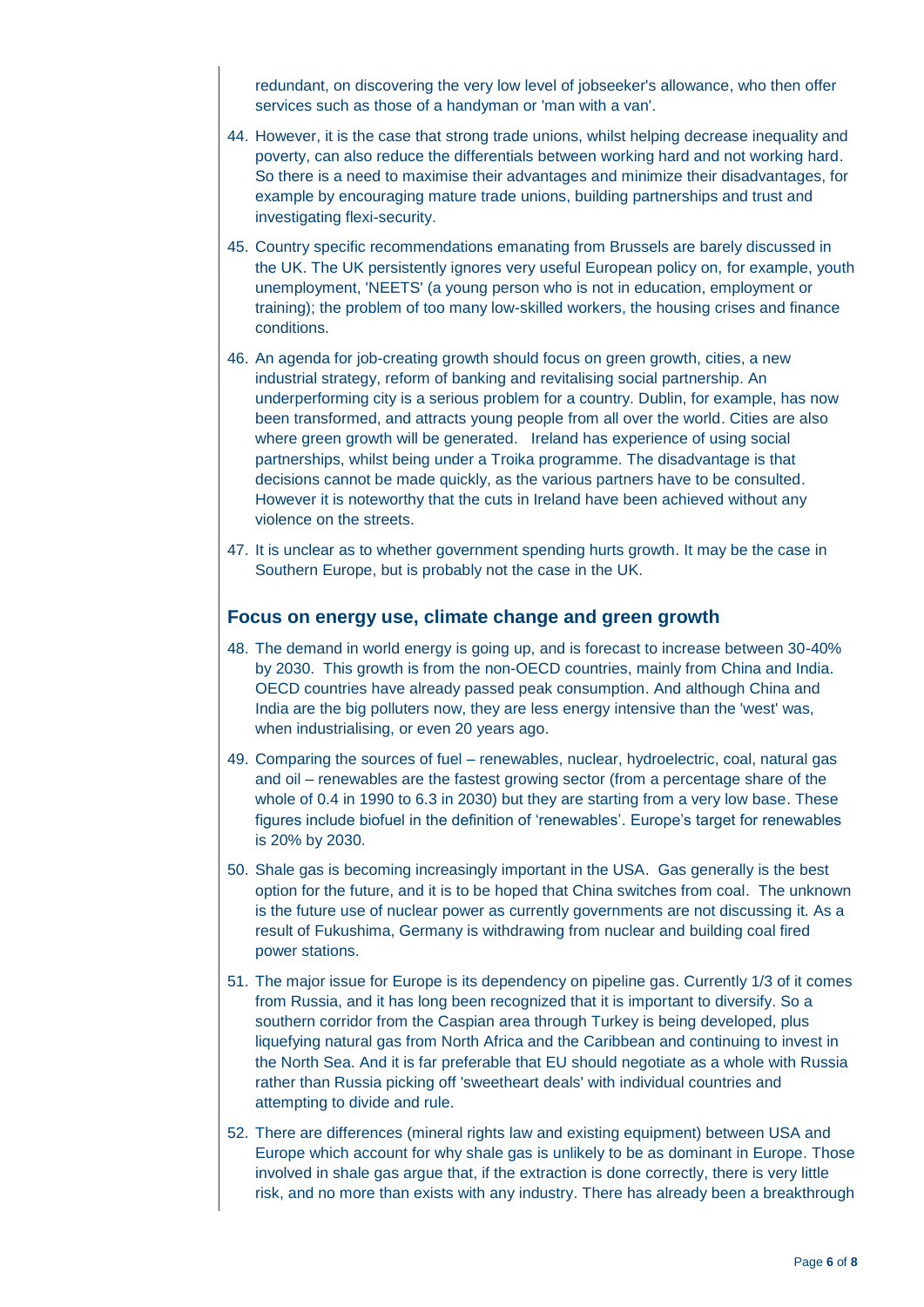in technology with shale gas and there will be more.

- 53. Most energies tend to move easily across borders, even when they are from troubled areas of the world. As they are a major source of income for those countries, they tend to find their way to markets.
- 54. It is the case that global CO2 emissions are increasing. The Internal Energy Agency (IEA) '450 scenario' whereby they start to decrease and continue to do so to almost 2000 levels by 2030 looks unlikely. Far more likely is that they will continue to rise, and that we have to assume that they do lead to climate change and a rise in temperatures.
- 55. Europe is currently only responsible for 11% of global emissions and it is predicted the figure could be down to 4% in 2030. Thus clearly Europe is not the solution on its own. It also could be argued that Europe has switched its emissions to abroad (e.g. China) so this percentage figure is not an entirely honest way of looking at it.
- 56. There is a view from within the industry that the idea that oil and gas will run out is premature and instead believe that demand will run out before supply (due to improved technologies). They also argue that more investment should go to energy efficiency measures instead of to renewables, some of which have proved inefficient and are heavily reliant on subsidies, which of course governments can withdraw. It was for this reason that BP withdrew from the solar business in Germany – not the natural place for solar panels. Off-shore wind is also too reliant on subsidies. Even Spain, which has done particularly well with wind, is now concerned about whether it can afford the subsidies. And when subsidies are reduced, foreign investors withdraw.
- 57. Investing in energy efficiency as a top priority should be uncontroversial. However it does not raise taxes or win votes, and so attracts insufficient interest. It is the neglected part of the climate change story.
- 58. A key question is whether decarbonisation leads to negative growth. Even if it might, and there are lots of variables, there is a compelling 'insurance case' that action is needed on climate change. The extent to which decarbonisation might actually stimulate growth is also uncertain. A comparison can be drawn with military spending, where much of it, on best case scenario, goes to pay for equipment that will not be needed, but it can be argued that it stimulates growth. However there is little empirical evidence of this, even after decades of military spending, and economists should be cautious regarding the potential of green growth.
- 59. Thus although more green innovation is needed, its impact on GDP is unclear. There is a 'complex menu of drivers' . It is arguable that good 'green' policies should replace less good existing policies even if they only 'might' be growth enhancing. However it should be noted that innovation tends to be driven by entrepreneurs not policy makers.
- 60. It is important to start green innovation now, so that it is well developed when oil runs out, and there is clearly an important role for public policy on this. And it is essential that the EU strengthens the single market with regard to energy. There is a lot here to be pessimistic about; Germany phasing out nuclear and polluting other countries, France favouring French electricity companies and even the Nordic countries are not building transmission lines. There is no coordination.

#### **Conclusion**

- 61. The top priority for the Irish Presidency of the Council of the European Union, which runs until July, is to strengthen the single market.
- 62. Solving the euro crisis is key to preserving and developing the single market. The disintegration of the euro would have a very negative effect on innovation, investment and on the single market, leading to an increase in protectionism. The Irish presidency focuses on job creation and on increasing Europe's competitiveness.
- 63. Solving the banking crisis is a necessary pre-requisite for the success of policies to